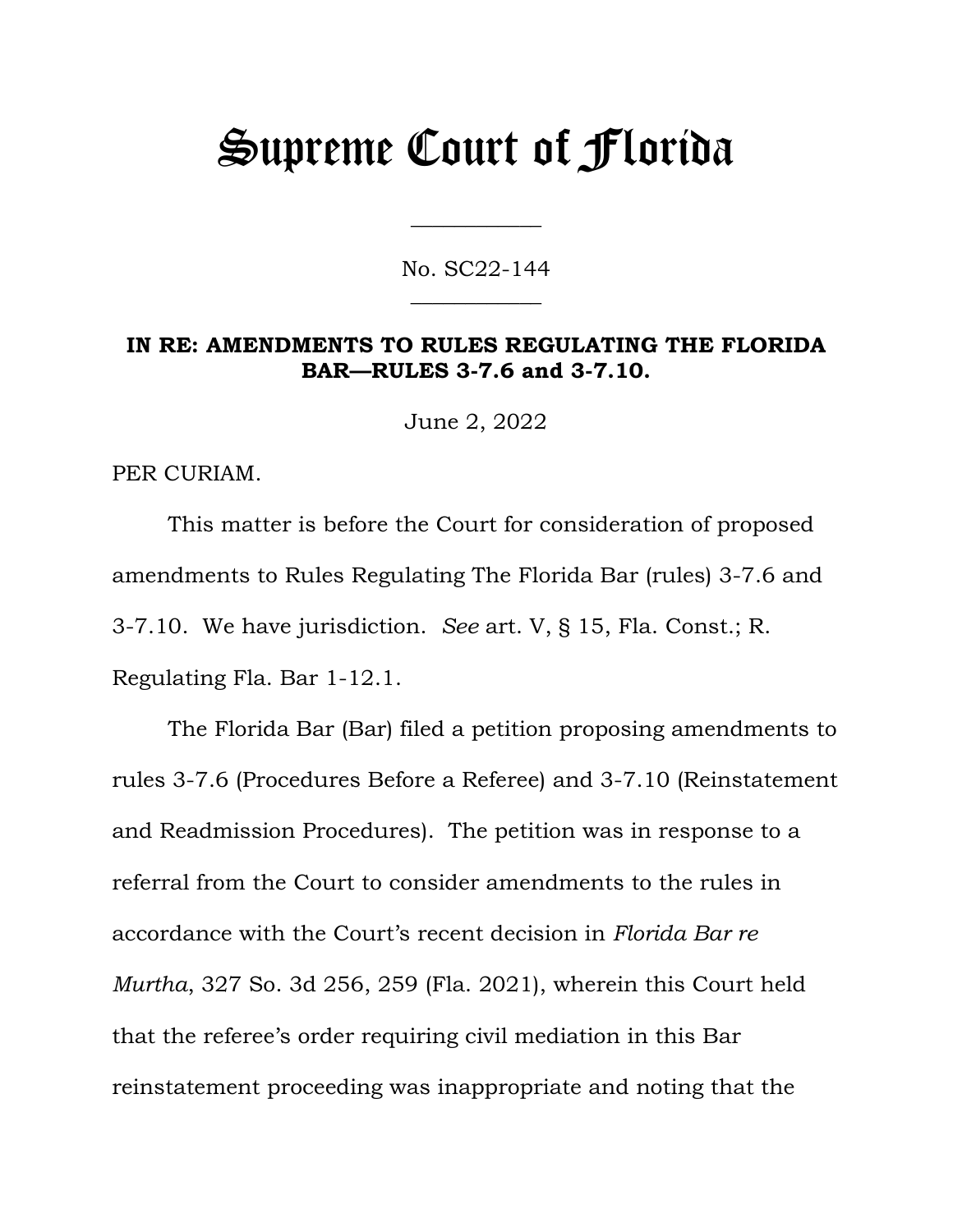Court would separately refer the issue to the Bar to consider a rule on the issue of mediation. The Board of Governors of The Florida Bar unanimously approved the proposal. The Bar published the proposal for comment in *The Florida Bar News*, and no comments were received. Having considered the Bar's report, the Court hereby adopts the amendments as proposed. The more significant amendments are discussed below.

First, in rule 3-7.6, language is added under new subdivision (f)(3) to provide that civil mediation is not available to the parties but grievance mediation under chapter 14 is permitted as applicable. Additionally, new subdivision (h)(5)(C) is added and provides language to mirror rule 3-7.11(d)(1) to emphasize that witness and document subpoenas must be issued by the referee.

Next, in rule 3-7.10, a sentence is added to subdivision (f) prohibiting a referee in Bar reinstatement proceedings from referring a petition for reinstatement to civil or grievance mediation. Finally, multiple grammatical amendments are made throughout both rules for clarity and consistency with *In re Guidelines for Rules Submissions*, AOSC06-14 (Fla. 2006).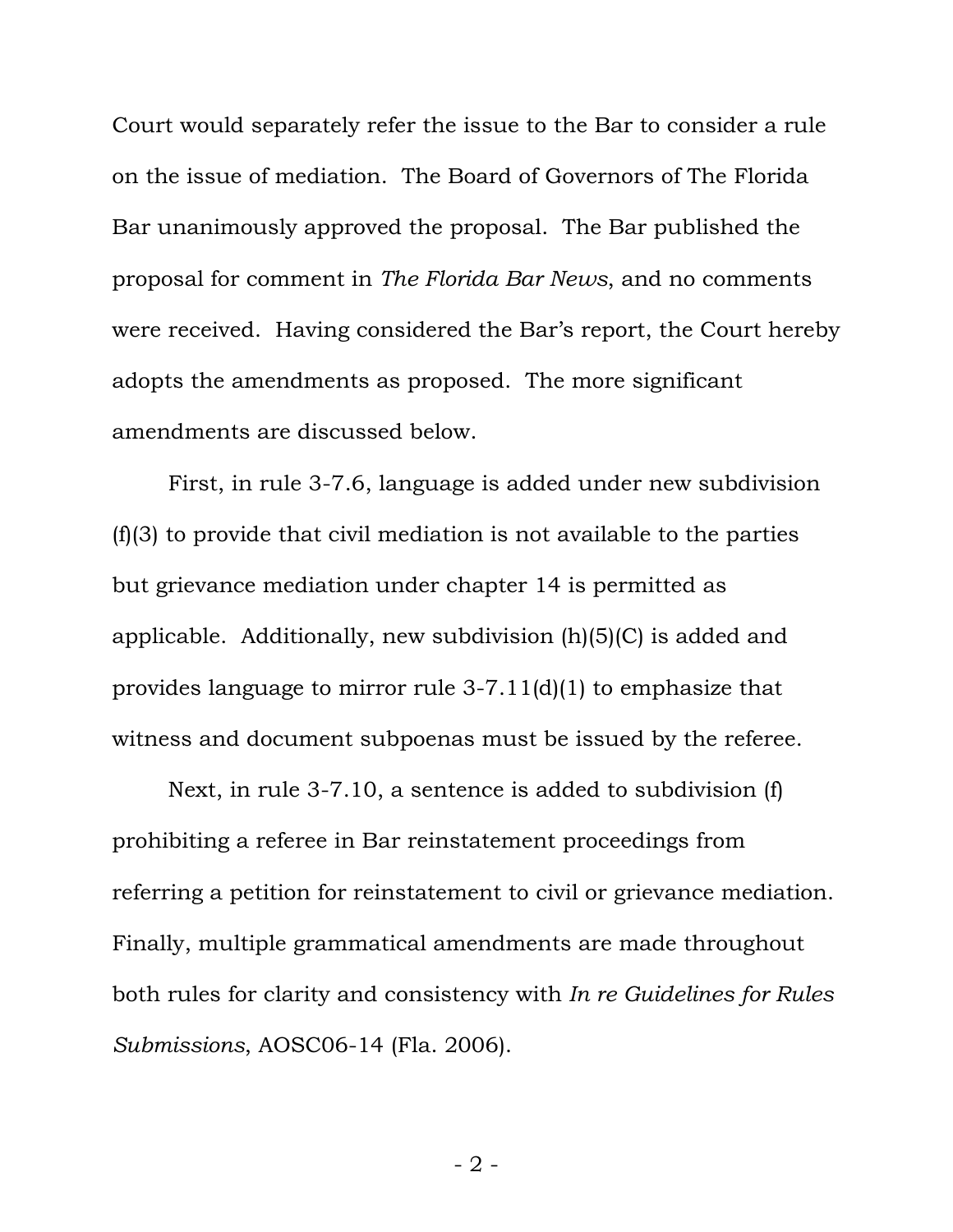Accordingly, we amend the Rules Regulating The Florida Bar

as reflected in the appendix to this opinion. New language is

indicated by underscoring; deletions are indicated by struck-

through type. The amendments shall become effective August 1,

2022, at 12:01 a.m.

It is so ordered.

CANADY, C.J., and POLSTON, LABARGA, LAWSON, MUÑIZ, COURIEL, and GROSSHANS, JJ., concur.

THE FILING OF A MOTION FOR REHEARING SHALL NOT ALTER THE EFFECTIVE DATE OF THESE AMENDMENTS.

Original Proceeding – Florida Rules Regulating The Florida Bar

Joshua E. Doyle, Executive Director, Michael G. Tanner, President, Gary S. Lesser, President-elect, and Elizabeth Clark Tarbert, Division Director, Lawyer Regulation, The Florida Bar, Tallahassee, Florida,

for Petitioner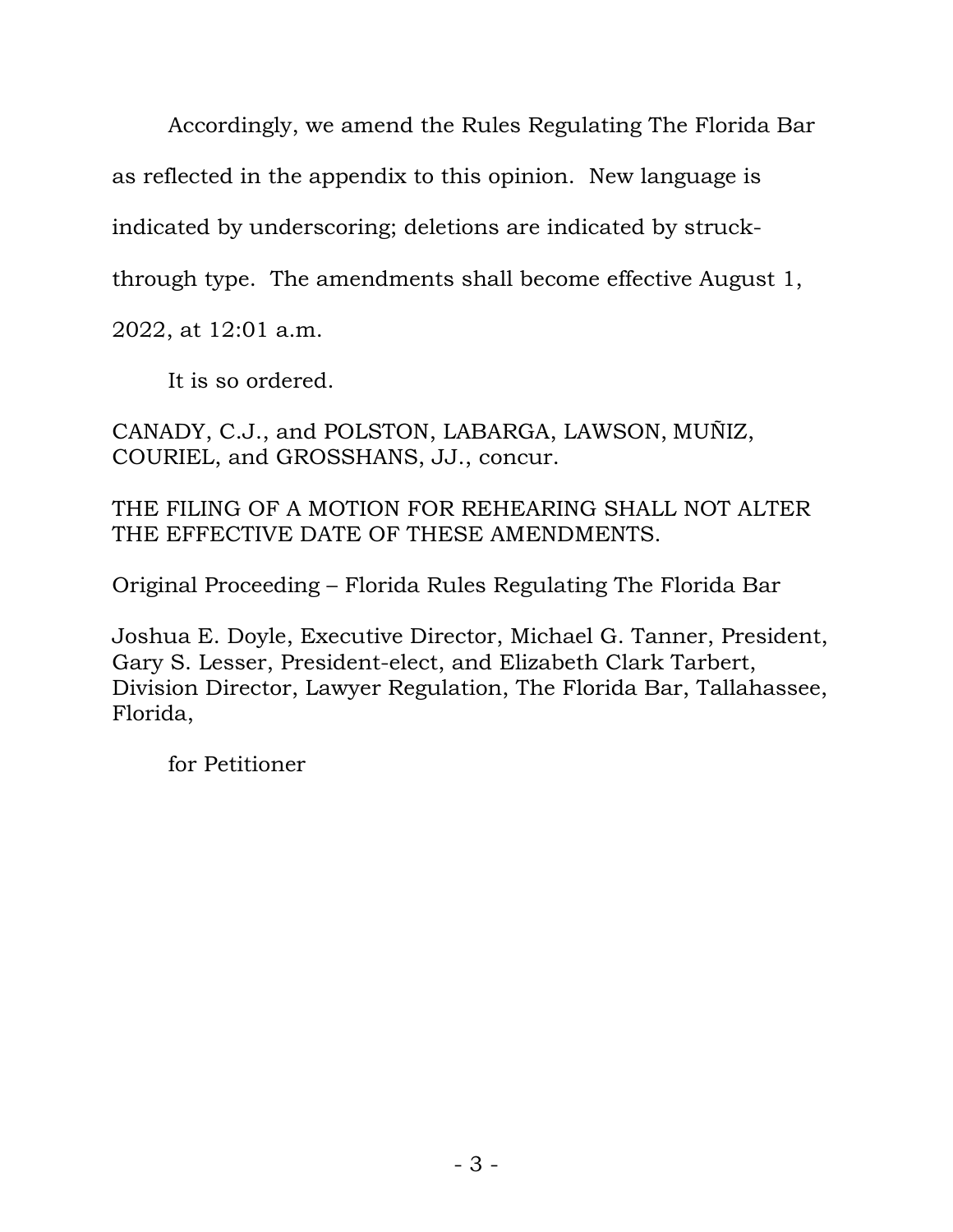## **Appendix**

#### **RULE 3-7.6 PROCEDURES BEFORE A REFEREE**

#### **(a) Referees.**

(1) *Appointment*. The chief justice shall havehas the power to appoint referees to try disciplinary cases and to delegate to a chief judge of a judicial circuit the power to appoint referees for duty in the chief judge's circuit. SuchThese appointees shall ordinarily must be active county or circuit judges, but the chief justice may appoint retired judges.

(2) *Minimum Qualifications*. To be eligible for appointment as a referee under this rule, the judge must have previously served as a judicial referee in proceedings instituted under these rules before February 1, 2010, at 12:01 a.m., or must have received the referee training materials approved by the Supreme Court of Florida and certified to the chief judge that the training materials have been reviewed.

**(b) Trial by Referee.** When a finding has been made by a grievance committee or by the board that there is cause to believe that a member of The Florida Bar is guilty of misconduct justifying disciplinary action, and the formal complaint based on such finding of probable cause has been assigned by the chief justice for trial before a referee, the proceeding thereafter shall be an adversary proceeding that shall be conducted as hereinafter set forth.Proceedings after assignment of a referee on the bar's filing a formal complaint are adversary proceedings conducted under this rule.

**(c) Pretrial Conference.** Within 60 days of the order assigning the case to the referee, theThe referee shallmust conduct a pretrial conference within 60 days of the order assigning the case to the referee. The purpose of the conference is to set a schedule for the proceedings, including discovery deadlines and a final hearing date. The referee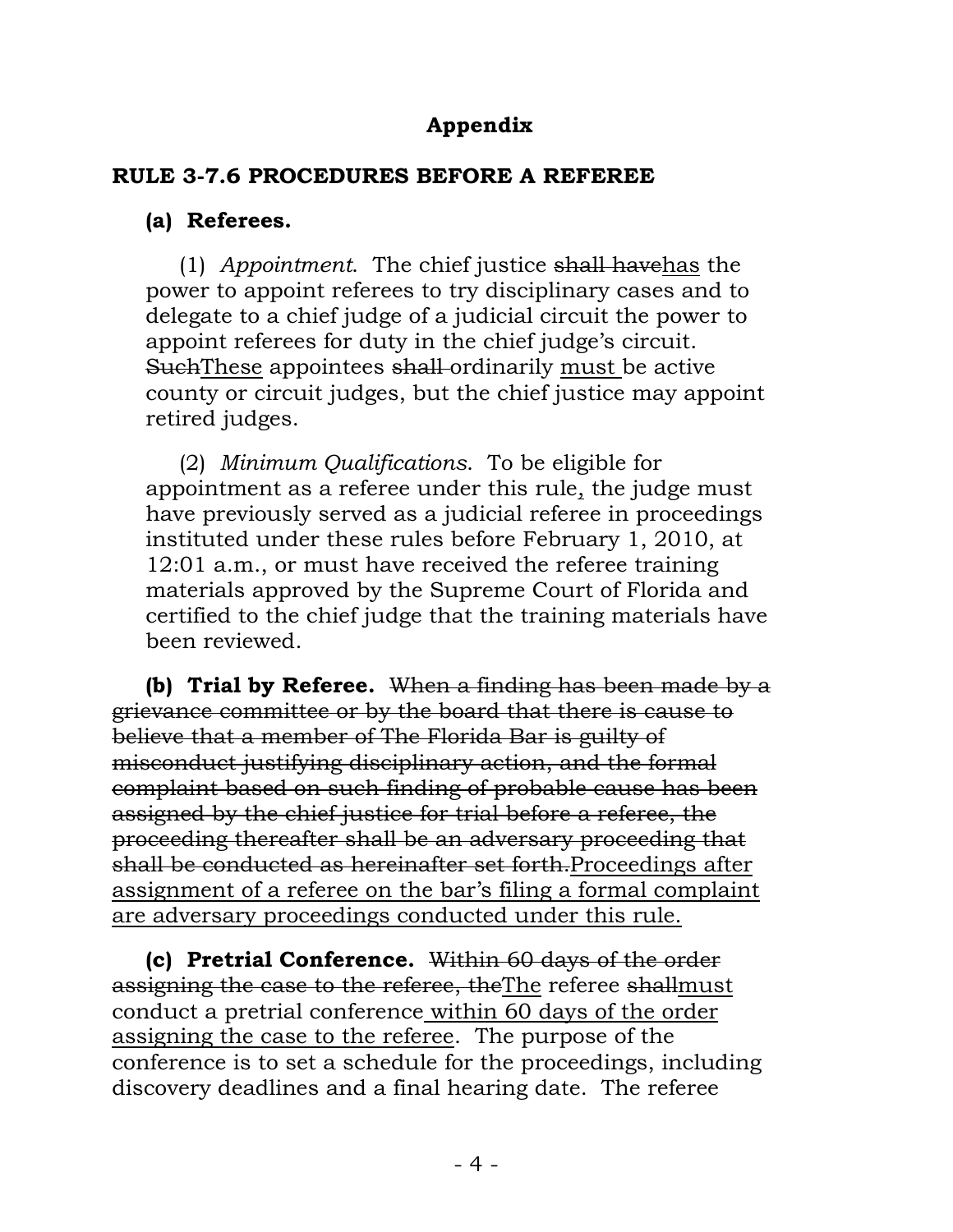shallmust enter a written order in the proceedings reflecting the schedule determined at the conference.

**(d) Venue.** The trial shallmust be held in the county in which an alleged offense occurred or in the county where the respondent resides or practices law or last practiced law in Florida, whichever shall beis designated by the Supreme Court of Florida; provided, however, that if the respondent is not a resident of Florida and if the alleged offense is not committed in Florida, the trial shallwill be held in a county designated by the chief justice.

**(e) Style of Proceedings.** All proceedings instituted by The Florida Bar shallmust be styled "The Florida Bar, Complainant, v. …..(name of respondent)….., Respondent," and "In The Supreme Court of Florida (Before a Referee)."

### **(f) Nature of Proceedings.**

(1) [No Changes]

(2) *Discovery*. Discovery shall beis available to the parties in accordance with the Florida Rules of Civil Procedure.

(3) *Mediation.* Civil mediation is not available to parties. The parties may be referred to grievance mediation under chapter 14 as permitted by these rules and the grievance mediation policies adopted under these rules.

**(g) Bar Counsel.** Bar counsel shall make such investigationmust investigate as is necessary and shall-prepare and prosecute with utmost diligence any case assigned.

**(h) Pleadings.** Pleadings may be informal and shallmust comply with the following. requirements:

(1) *Complaint; Consolidation and Severance*.

(A) Filing. The complaint shallmust be filed in the Supreme Court of Florida.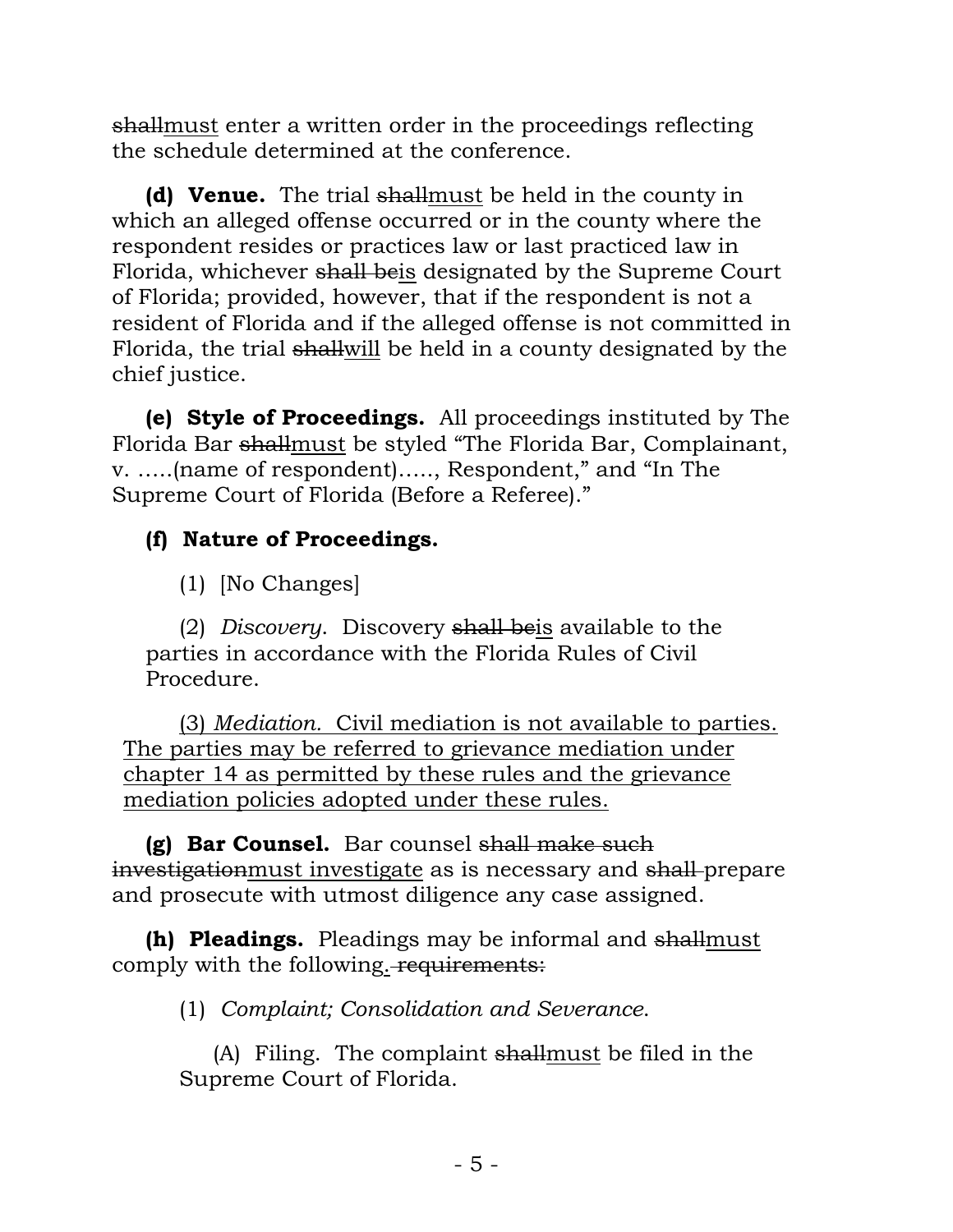(B) Content. The complaint shallmust set forth the particular act or acts of conduct for which the attorneyFlorida Bar member is sought to be disciplined.

(C) [No Changes]

(2) *Answer and Motion*. The respondent shall answer the complaint and, as a part thereof or by separate motion, may challenge only the sufficiency of the complaint and the jurisdiction of the forum. All other defenses shall be incorporated in the respondent's answer. The answer may invoke any proper privilege, immunity, or disability available to the respondent. All pleadings of the respondent must be filed within 20 days of service of a copy of the complaint.The respondent must answer the complaint. The answer must include all the respondent's defenses, except that the respondent may challenge the sufficiency of the complaint and jurisdiction of the forum in a separate motion. The respondent's answer may invoke any proper privilege, immunity, or disability available to the respondent. All the respondent's pleadings must be filed within 20 days of service of a copy of the complaint on the respondent.

(3) *Reply*. If the respondent's answer shall contain any new matter or affirmative defense, a reply thereto may be filed within 10 days of the date of service of a copy upon bar counsel, but failure to file such a reply shall not prejudice The Florida Bar.The bar may reply to the respondent's answer within 10 days of service on bar counsel if the respondent's answer contains any new issue or affirmative defense. Failure to reply to the respondent's answer does not prejudice the bar. All affirmative allegations in the respondent's answer shall beare considered as denied by The Florida Barthe bar.

(4) *Disposition of Motions*. Hearings upon motions may be deferred until the final hearing, and, whenever heard, rulings thereonon any motions may be reserved until termination of the final hearing.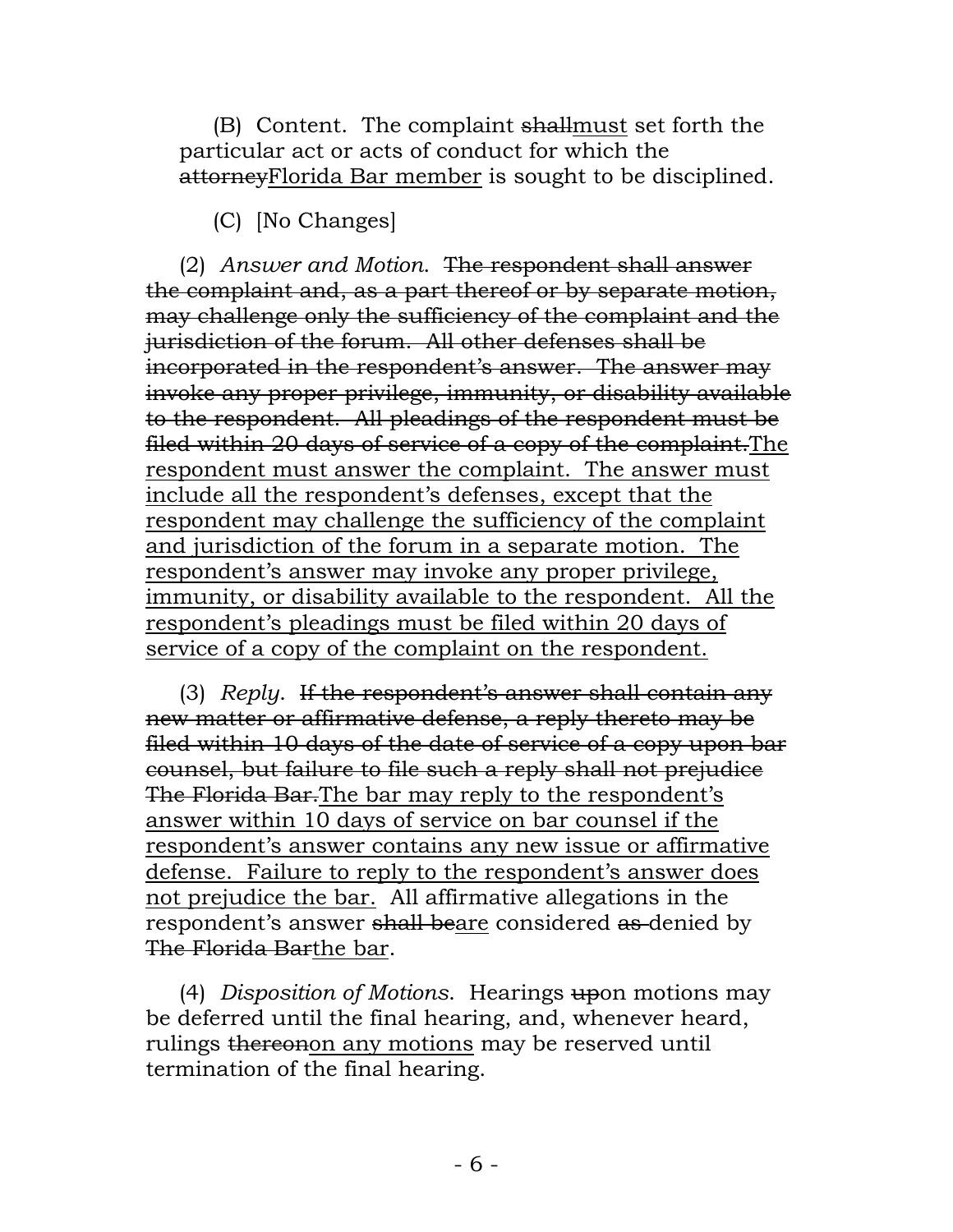(5) *Filing and Service of Pleadings*.

(A) Prior toBefore Appointment of Referee. Any pleadings filed in a case prior tobefore appointment of a referee shallmust be filed with the Supreme Court of Florida and shall bearmust include a certificate of service showing parties upon whom service of copies has been made. On appointment of referee, theThe Supreme Court of Florida shall notifynotifies the parties of such the referee's appointment and forwards all pleadings filed with the court to the referee for action on appointment of the referee.

(B) After Appointment of Referee. All pleadings, motions, notices, and orders filed after appointment of a referee shallmust be filed with the referee and shall bearmust include a certificate of service showing service of a copy on the bar's staff counsel and bar counsel of The Florida Bar and on all interested parties to the proceedings.

(C) Subpoenas for witnesses' attendance and production of documentary evidence before a referee must be issued by the referee and must be served either in the manner provided by law for the service of process or by an investigator employed by The Florida Bar.

(6) *Amendment*. Pleadings may be amended by order of the referee, and a reasonable time shall be given within which to respond thereto. The referee may allow pleadings to be amended. If the referee permits pleadings to be amended, the referee must allow a reasonable time for response.

(7) *Expediting the Trial*. If it shall be made to appear that the date of final hearing should be expedited in the public interest, theThe referee may, in the referee's discretion, shorten the time for filing pleadings and the notice requirements as provided in this rule if the referee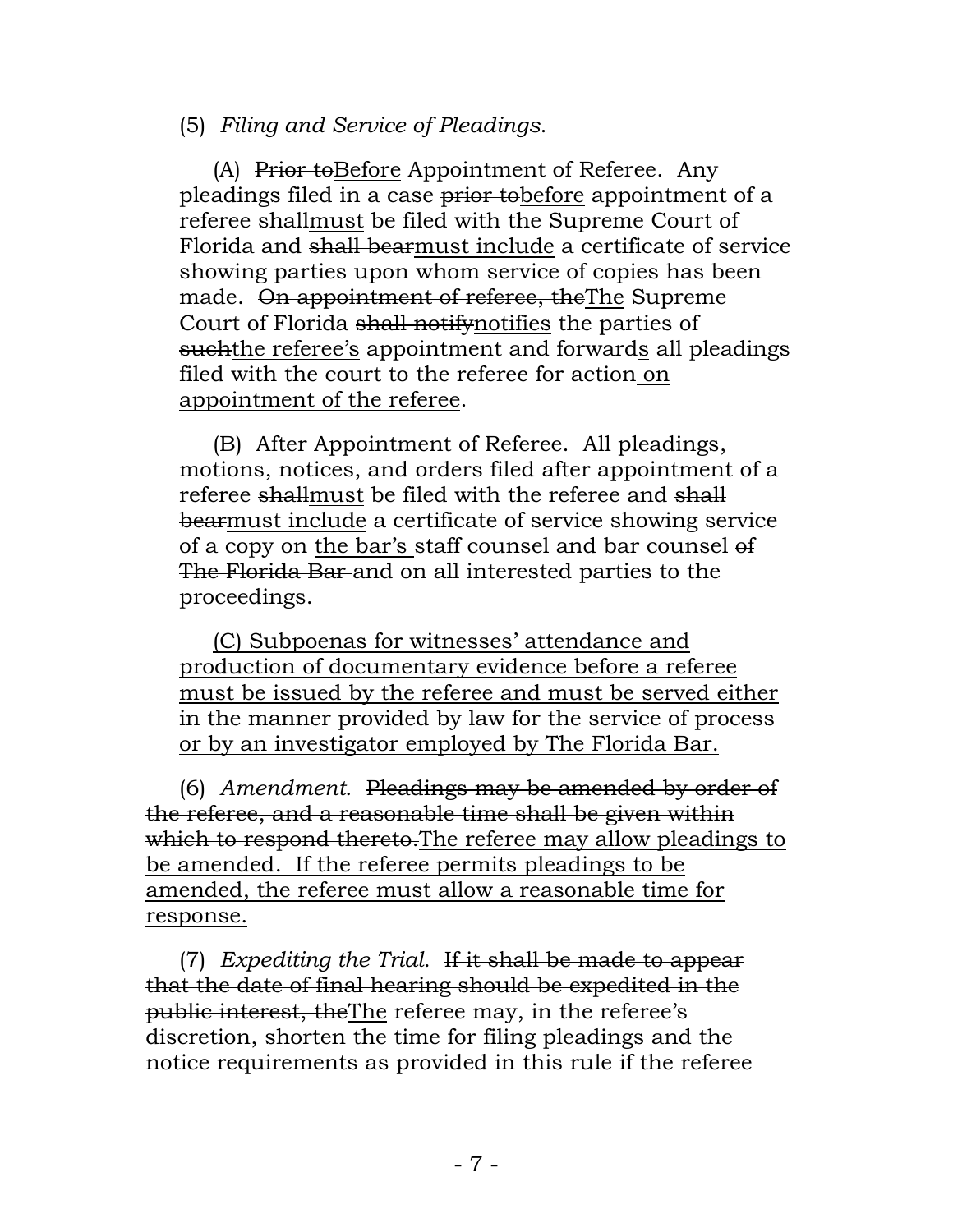determines that the proceedings should be expedited to serve the public interest.

(8) *Disqualification of Referee*. A referee may be disqualified from service in the same manner and to the same extent that a trial judge may be disqualified under existing law from acting in a judicial capacity. In the event of a disqualification, the chief judge of the appropriate circuit shallwill appoint a successor referee from that same circuit.

**(i) Notice of Final Hearing.** The cause may be set down for trial by eitherEither party or the referee may set the cause for trial with at least upon not less than 10 days' notice. The trial shallwill be held as soon as possible following the expiration ofafter 10 days from the filing of the respondent's answer, or, if no answer is filed, then from the date when such the answer is due.

**(j) The Respondent.** Unless the respondent claims a privilege or right properly available under applicable federal or state law, the The bar may call the respondent may be called as a witness by The Florida Bar to make specific and complete disclosure of all matters material to the issues unless the respondent claims a privilege or right properly available under applicable federal or state law. When the respondent is subpoenaed to appear and give testimony or to produce books, papers, or documents and refuses to answer or to produce such books, papers, or documents, or, having been duly sworn to testify, refuses to answer any proper question, theThe respondent may be cited for contempt of the court if subpoenaed to give testimony or produce documents and refuses to give testimony or produce documents or, having been duly sworn to testify, refuses to answer any proper question.

**(k) Complaining Witness.** The complaining witness is not a party to the disciplinary proceeding, and shall havehas no rights other than those of any other witness. However, unless it is found to be impractical due to unreasonable delay or other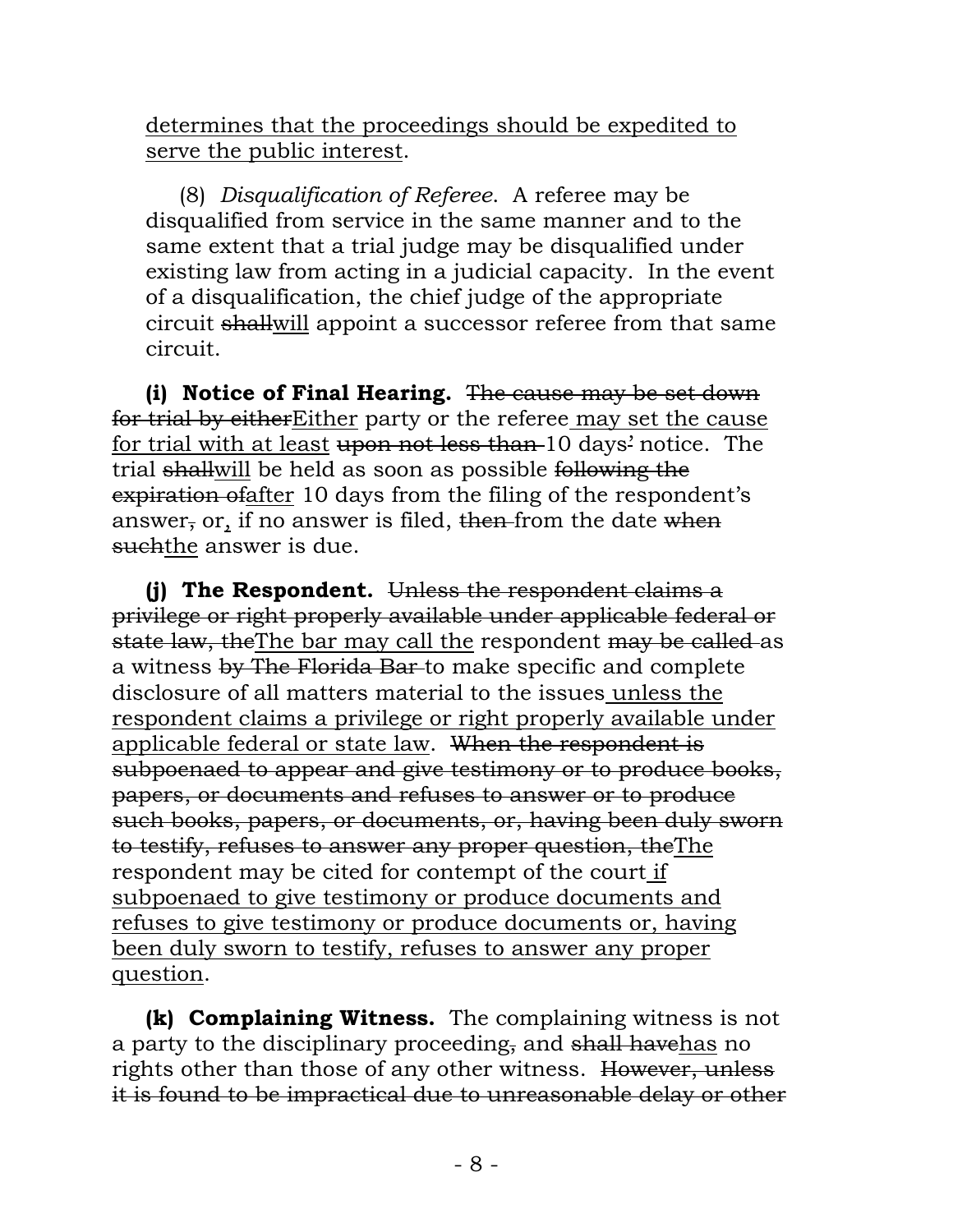good cause, and after the complaining witness has testified during the case in chief, theThe referee may grant the complaining witness the right to be present at any hearing when the respondent is also present after the complaining witness has testified during the case in chief, unless the complaining witness' presence is found to be impractical due to unreasonable delay or other good cause. A complaining witness may be called upon to testify and produce evidence as any other witness. Neither unwillingness nor neglect of the complaining witness to cooperate, nor settlement, compromise, or restitution will excuse failure to complete any trial.The bar may proceed with trial regardless of a complainant's lack of cooperation or any settlement, compromise, or restitution between the respondent and complainant. The complaining witness shall havehas no right to appeal.

**(***l***) Parol Evidence.** Evidence, other than that contained in a written attorney-clientlawyer-client contract, may not be used in proceedings conducted under the Rules Regulating The Florida Bar to vary the terms of that contract, except other competent evidence other than that contained in a written fee contract may be used only if necessary to resolve issues of excessive fees or excessive costs.

## **(m) Referee's Report.**

(1) *ContentsTiming of Report*. Within 30 days after the conclusion of a trial before a referee or 10 days after the referee receives the transcripts of all hearings, whichever is later, or within such extended period of time as may be allowed by the chief justice for good cause shown, theThe referee shall make a report andmust enter ita report as part of the record within the later of 30 days after the conclusion of the trial, 10 days after the referee receives the transcripts of all hearings, or as extended by the chief justice for good cause, but failure. Failure to enter the report in the time prescribed shalldoes not deprive the referee of jurisdiction.

(2) *Contents of Report.* The referee's report shallmust include: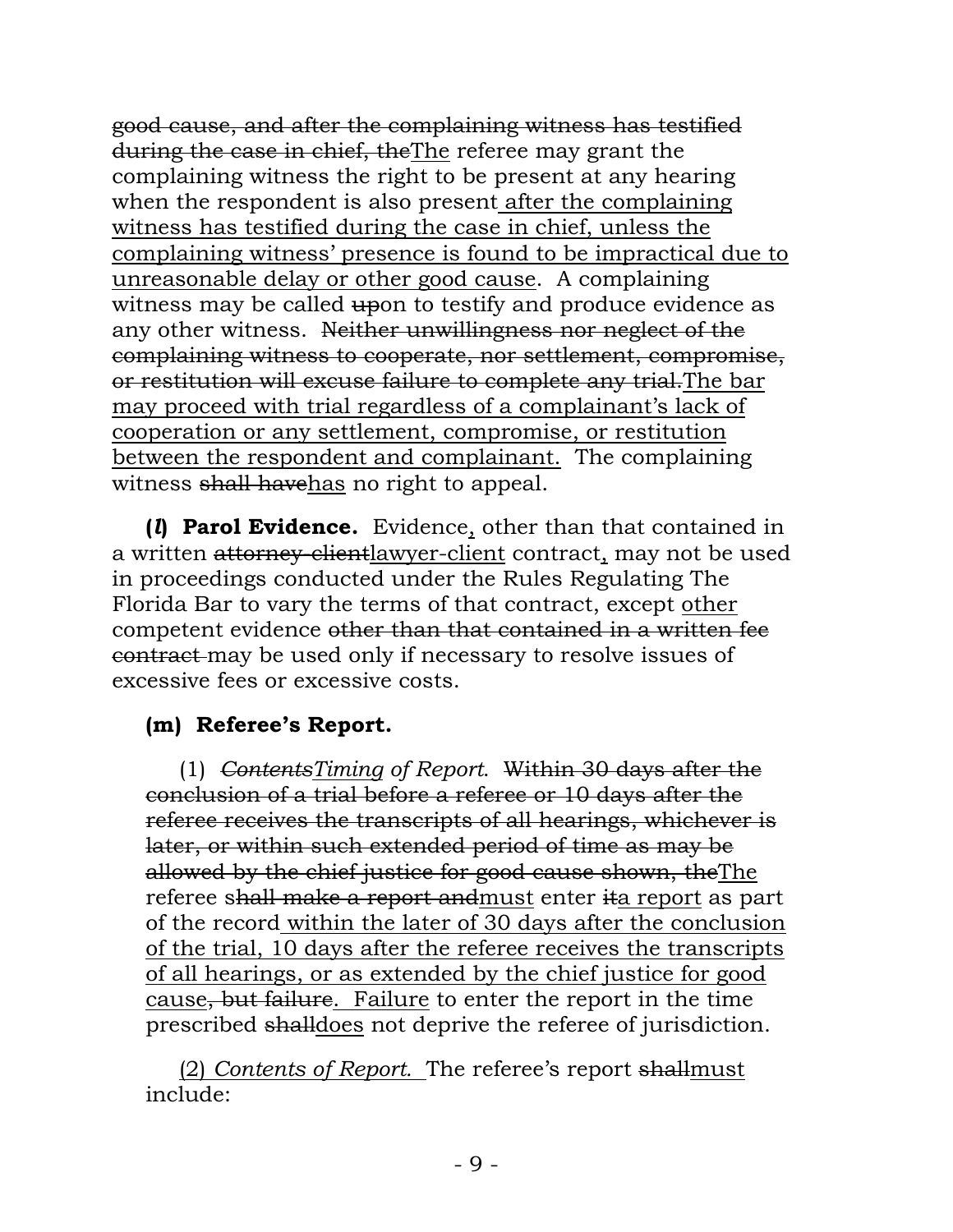(A) a finding of fact as tofor each item of misconduct of which the respondent is charged, which findings of fact shall enjoyhas the same presumption of correctness as the judgment of the trier of fact in a civil proceeding;

(B) recommendations as to whether the respondent should be found guilty of misconduct justifying disciplinary measures;

(C) recommendations  $\frac{a \cdot b}{b}$  the disciplinary measures to be applied;

(D) a statement of any past disciplinary measures as to the respondentthe respondent's disciplinary history that are on record with the bar's executive director of The Florida Bar or that otherwise becomes known to the referee through evidence properly admitted by the referee during the course of the proceedings (after a finding of guilt, all evidence of prior disciplinary measures may be offered by bar counsel subject to appropriate objection or explanation by respondent); and

(E) a statement of costs incurred and recommendations as to the manner in which suchthose costs should be taxed.

(23) *Filing of Report*. The referee's must file the report and record of proceedings shall in all cases be transmitted together towith the Supreme Court of Florida. Copies The referee must serve copies of the report shall be served on the parties including staff counsel. Bar counsel will make a copy of the record, as furnishedfiled, available to other parties on request and payment of the actual costs of reproduction. The referee may not file the report of referee and record shall not be filed until the time for filing a motion to assess costs has expired and no motion has been filed or, if the motion was timely filed, until the motion has been considered and a ruling entered.

#### **(n) The Record.**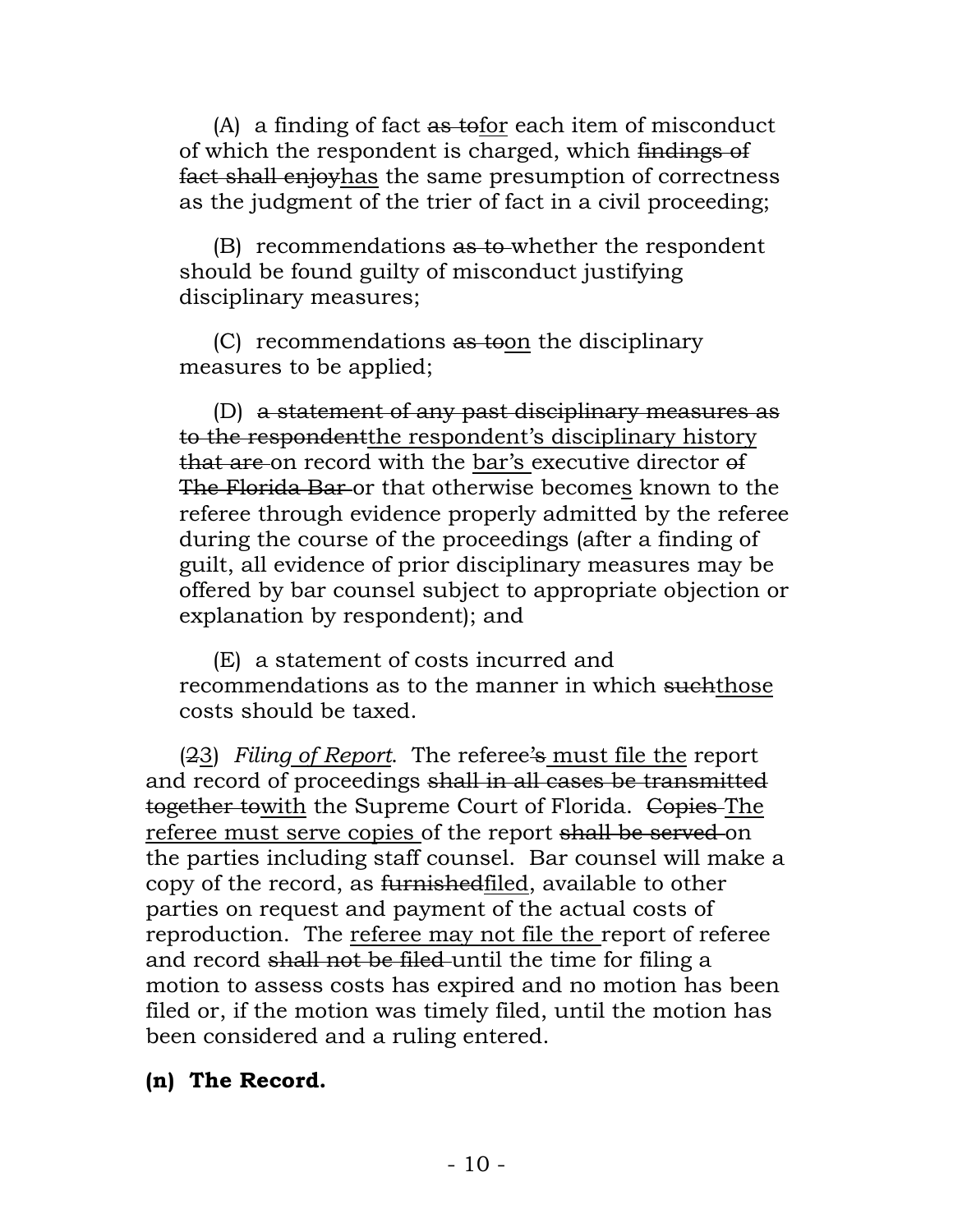(1) *Recording of Testimony*. AllA court reporter must attend and record all testimony at all hearings at which testimony is presented shall be attended by a court reporter who shall record all testimony. Transcripts of such testimony are not required to be filed in the matter. <del>, unless</del> requested by aAny party, who shall requesting transcripts be filed in the matter must pay the cost of transcription directly to the court reporter., Transcripts or ordered filed by the referee, in which case the costs thereof are subject to assessment as costs as elsewhere provided in these rules.

(2) *Contents*. The record shall includes all items properly filed in the cause, including pleadings, recorded testimony, if transcribed<sub>7</sub>; exhibits in evidence<sub>7</sub>; and the report of the referee.

(3) *Preparation and Filing*. The referee, with the assistance of bar counsel, shall prepares the record, certifycertifies that the record is complete, serves a copy of the index of the record on the respondent and The Florida Bar, and files the record with the office of the clerk of the Supreme Court of Florida.

(4) *Supplementing or Removing Items from the Record*. The respondent and The Florida Bar may seek to supplement the record or have items removed from the record by filing a motion with the referee for such purpose, provided such motion is filed within 15 days of the service of the index. Denial of a motion to supplement the record or to remove an item from the record may be reviewed in the same manner as provided for in the rule on appellate review under these rules.

**(***o***) Plea of Guilty by Respondent.** At any time during the progress of disciplinary proceedings, a respondent may tender a plea of guilty.

(1) *Before Filing of Complaint*. If the plea isA guilty plea tendered before filing of a complaint by staff counsel, such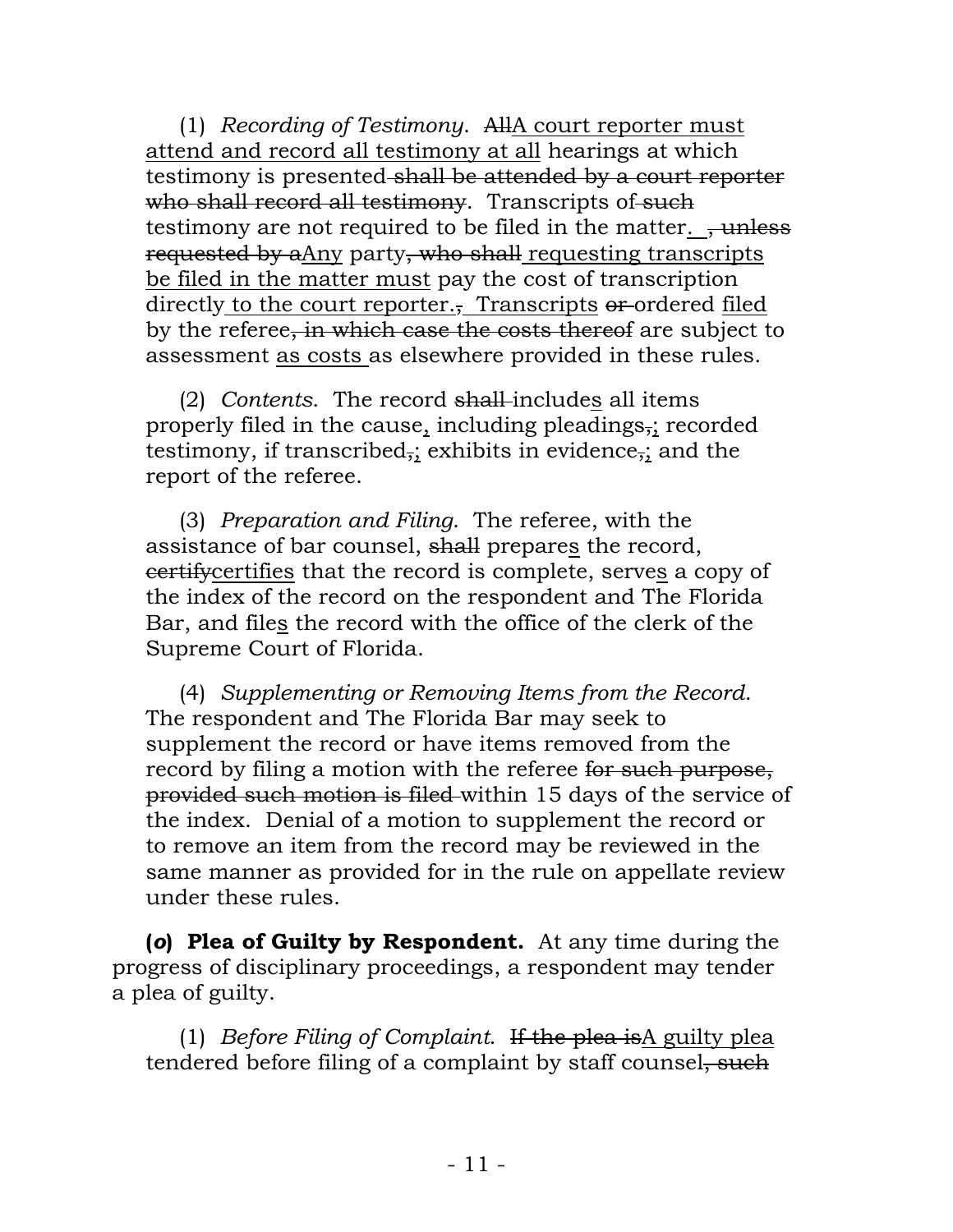plea shallmust be tendered in writing to the grievance committee or bar counsel.

(2) *After Filing of Complaint*. If the complaint has been filed against the respondent, theThe respondent may enter a written guilty plea of guilty thereto by filing the sameafter a complaint has been filed in writing with the referee to whom the cause has been assigned for trial. Such The referee shallmay take such testimony thereto as may be advisedon the guilty plea, following which the referee will then must enter a report as otherwise provided in this rule.

(3) *Unconditional*. An unconditional plea of guilty shall not precludeThe court may review as torecommended disciplinary measures imposed on an unconditional guilty plea.

(4) *Procedure*. Except as herein provided, allAll guilty plea procedures in relation to disposition of the cause on pleas of guilty shall beare as elsewhere provided in these rules, except if they conflict with this rule.

## **(p) Cost of Review or Reproduction.**

(1) The bar's charge for reproduction, when photocopying or other reproduction is performed by the bar, for the purposes of these rules shall be asis determined and published annually by the executive director. In addition to reproduction charges, the bar may charge a reasonable fee incident to a request to review disciplinary records or for research into the records of disciplinary proceedings and identification of documents to be reproduced.

(2) When the bar is requested to reproduce documents that are voluminous or is requested to produce transcripts in the bar's possession of the bar, the bar may decline to reproduce the documents in the bar's offices of the bar and shallmust inform the requesting person of the following options:

 $(A) - (B)$  [No Changes]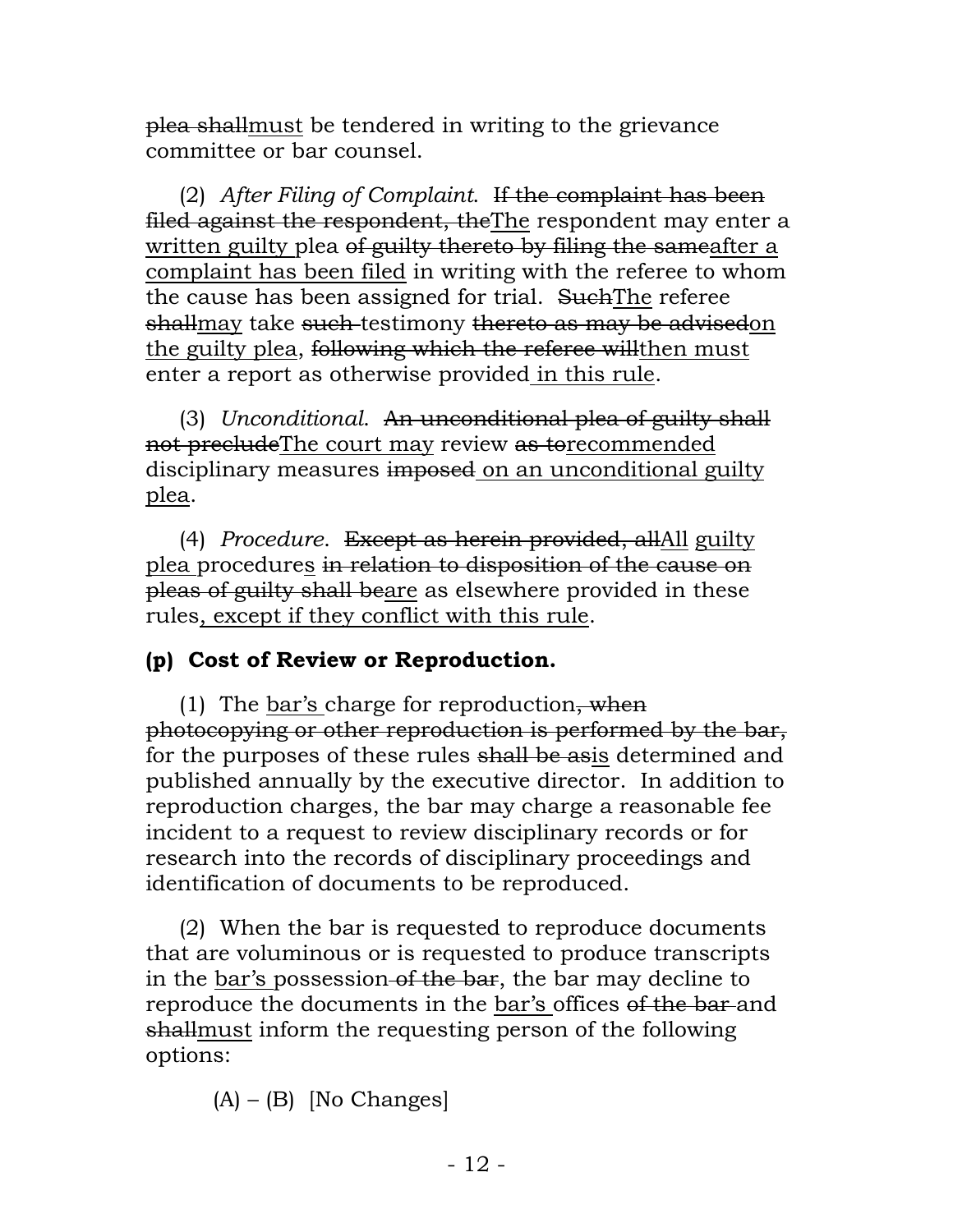(C) designation of a commercial photocopy service to which the bar shallwill deliver the original documents to be copied, at the requesting party's expense, providedif the photocopy service agrees to preserve and return the original documents and not to release them to any person without the bar's consent.

## **(q) Costs.**

(1) *Taxable Costs*. Taxable costs of the proceedings shall-include only:

(A) - (I) [No Changes]

(2) *Discretion of Referee*. The referee shall havehas discretion to award costs and, absent an abuse of discretion, the court will not reverse the referee's award shall not be reversed.

(3) *Assessment of Bar Costs*. When the bar is successful, in whole or in part, theThe referee may assess the bar's costs against the respondent when the bar is successful, in whole or in part, unless it is shown the respondent shows that the costs of the bar were unnecessary, excessive, or improperly authenticated.

(4) *Assessment of Respondent's Costs*. When the bar is unsuccessful in the prosecution of a particular matter, theThe referee may assess the respondent's costs against the bar in the event thatif the bar is unsuccessful in prosecuting a matter and the bar raised there was no justiciable issue of either law or fact raised by the bar.

(5) *Time for Filing Motion to Assess Costs*. A party shallmust file a statement of costs incurred in a referee proceeding and a request for payment of same within 15 days after written notice by the referee that the report of referee has been completed or at the time that a guilty plea for consent judgment is filed. The party from whom costs are sought may file an objection within 10 days from the date the motion was filed. Failure to timely file a motion,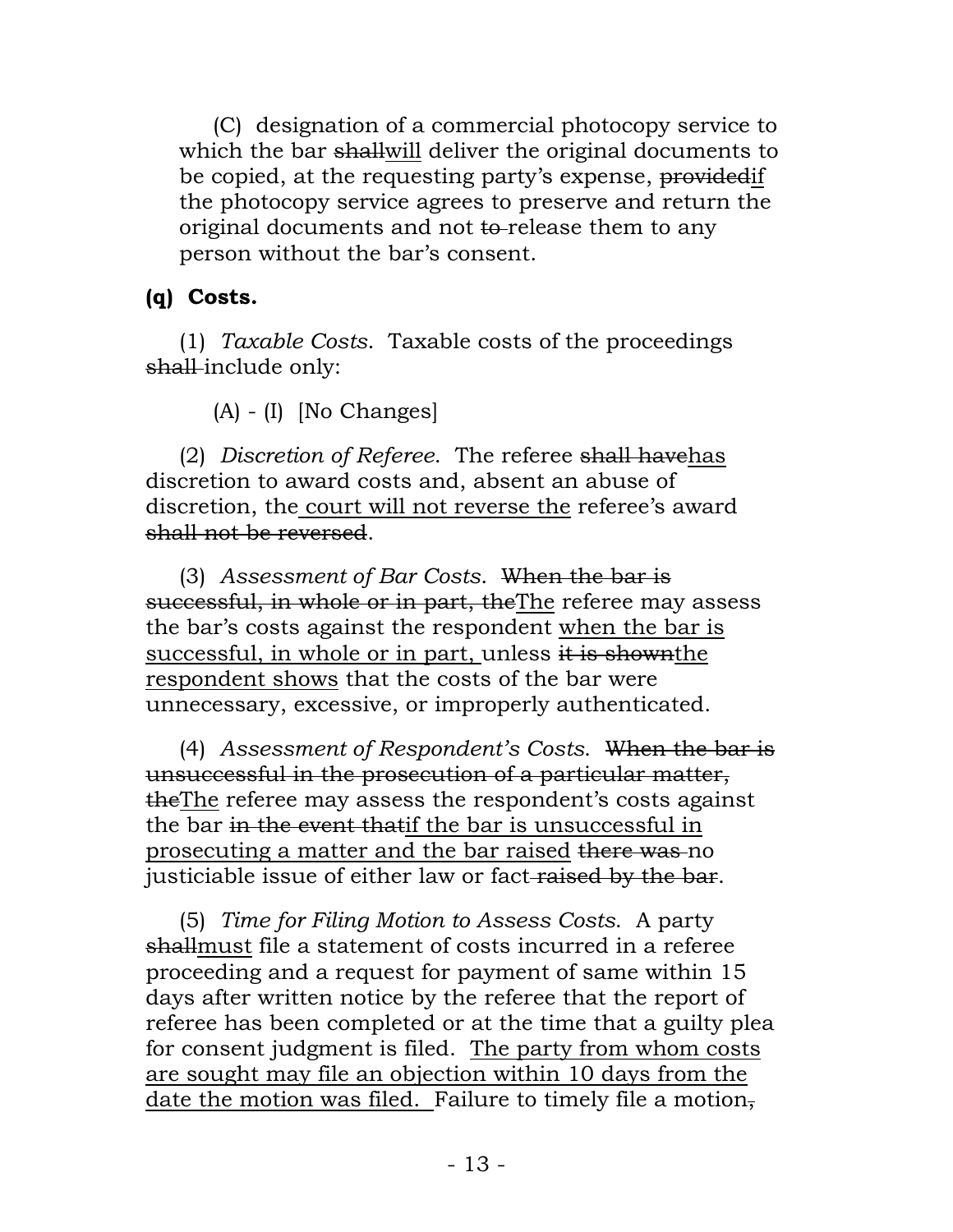without good cause, shall be considered as a waiver ofwaives the right to request reimbursement of costs or to object to a request for reimbursement of costs. The party from whom costs are sought shall have 10 days from the date the motion was filed in which to serve an objection. Because costs may not be assessed against the respondent unless the bar is successful in some part and because costs may not be assessed against the bar unless the referee finds the lack of a justiciable issue of law or fact, thisThis subdivision shall not be construed todoes not require the filing of a motion to assess costs before the referee when doing so is not appropriate.

#### **Court Comment**

[No changes]

#### **Comment**

[No changes]

#### **RULE 3-7.10 REINSTATEMENT AND READMISSION PROCEDURES**

**(a) Reinstatement; Applicability.** A lawyer who is ineligible to practice due to a court-ordered disciplinary suspension of 91 days or more or who has been placed on the inactive list for incapacity not related to misconduct may be reinstated to membership in good standing in The Florida Bar and be eligible to practice again pursuant tounder this rule. The proceedings under this rule are not applicabledo not apply to any lawyer who is not ineligible to practice law due to a delinquency as defined in rule 1-3.6 of these rules.

**(b) – (e)** [No Changes]

**(f) Determination of Fitness by Referee Hearing.** The referee to whom the petition for reinstatement is referred must conduct the hearing as a trial, in the same manner, to the extent practical, as provided elsewhere in these rules. The referee may not refer the petition to civil or grievance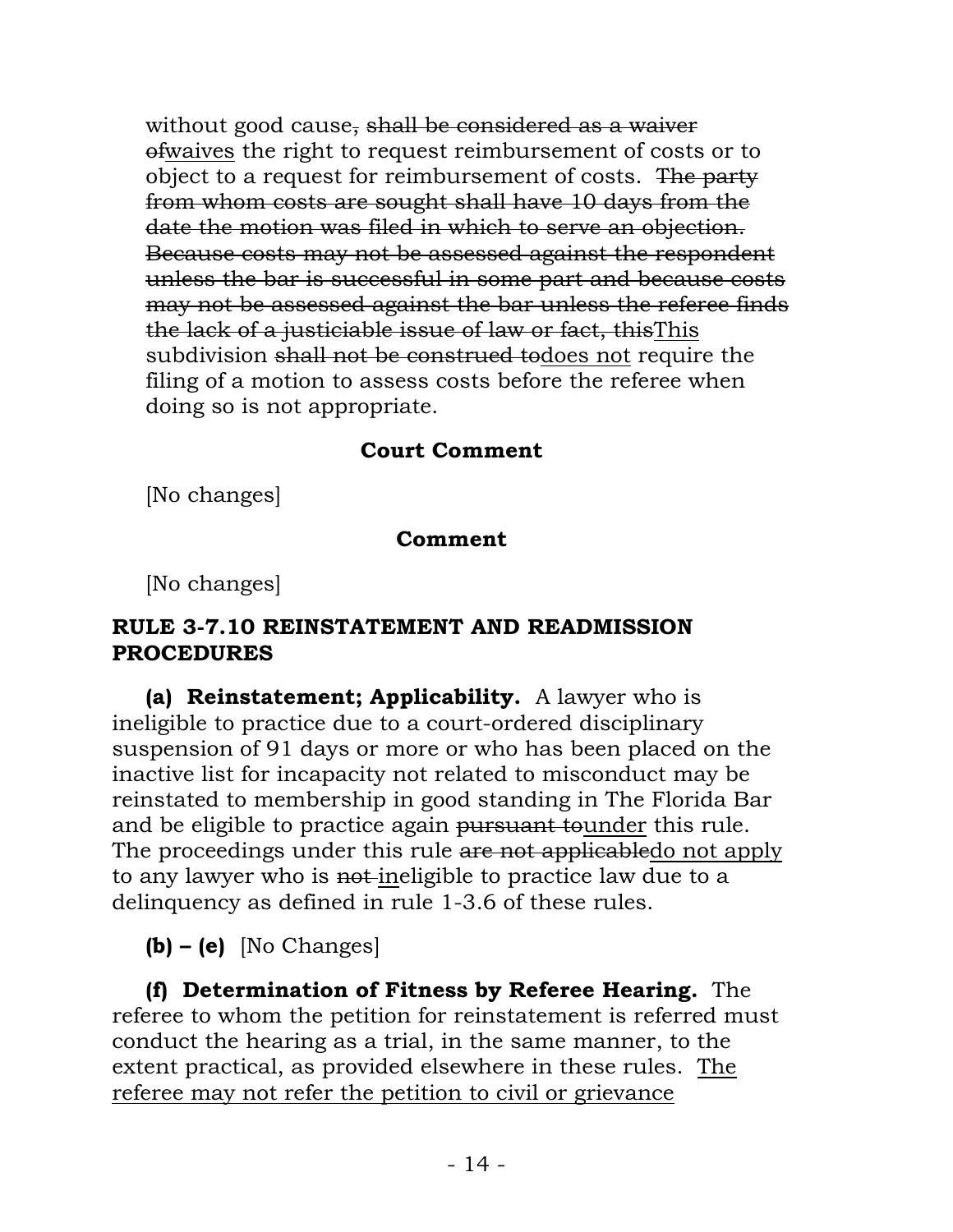mediation. The referee must decide the fitness of the petitioner to resume the practice of law. In making this determination, the referee will consider whether the petitioner has engaged in any disqualifying conduct, the character and fitness of the petitioner, and whether the petitioner has been rehabilitated, as further described in this subdivision. All conduct engaged in after the date of admission to The Florida Bar is relevant in proceedings under this rule.

 $(1) - (2)$  [No changes]

(3) *Elements of Rehabilitation.* Merely showing that an individual is now living as and-doing those things that should be done throughout life, although necessary to prove rehabilitation, does not prove that the individual has undertaken a useful and constructive place in society. Any petitioner for reinstatement from discipline for prior misconduct is required to produce clear and convincing evidence of rehabilitation including, but not limited to, the following elements:

 $(A) - (G)$  [No changes]

(4) [No Changes]

# **(g) Hearing; Notice; Evidence.**

(1) *Notice.* The referee to whom the petition for reinstatement is referred will fix a time and place for hearing, and notice of the hearing will be provided at least 10 days prior to before the hearing to the petitioner, to lawyers representing The Florida Bar, and to-other persons who may be designated by the appointed referee.

(2) *Appearance.* Any persons to whom notice is given, any other interested persons, or any local bar association may appear before the referee in support of or in-opposition to the petition at any time or times fixed for the hearings.

(3) *Failure of Petitioner to be Examined.* For the failure of the petitioner to submit to examination as a witness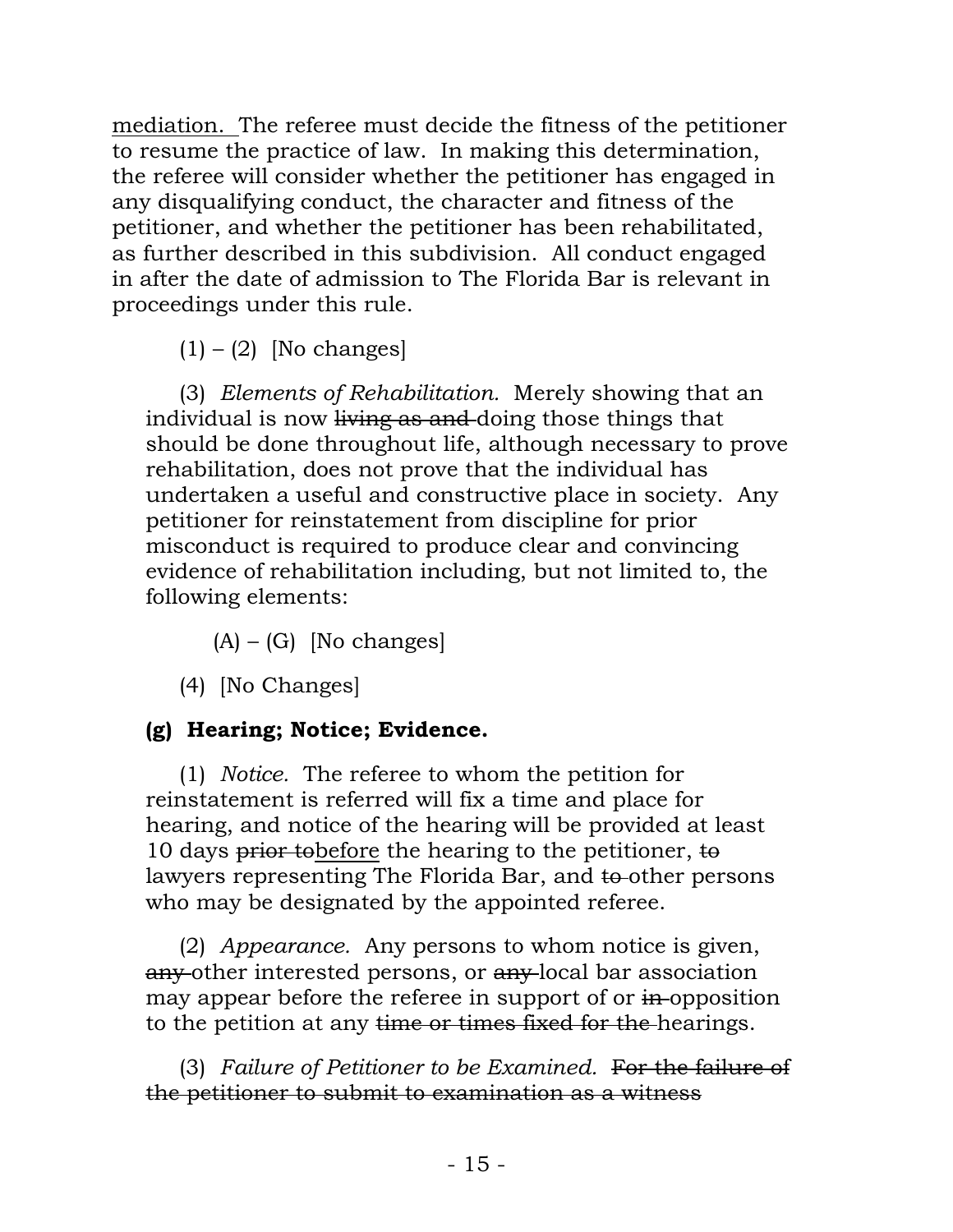pursuant to notice given, theThe referee will dismiss the petition for reinstatement if the petitioner fails to submit to examination as a witness under the notice given, unless good cause is shown for the failure.

(4) *Summary Procedure.* If after the completion of discovery bar counsel is unable to discover any evidence on which denial of reinstatement may be based and if no other person provides any relevant evidence, barBar counsel may, with the approval of the designated reviewer and staff counsel, stipulate to the issue of reinstatement, including conditions for reinstatement if, after discovery is completed, bar counsel is unable to discover any evidence on which denial of reinstatement may be based and if no other person provides any relevant evidence. The stipulation must include a statement of costs as provided elsewhere in these Rules Regulating The Florida Barrules.

(5) *Evidence of Treatment or Counseling for Dependency or Other Medical Reasons.* If the petitioner has sought or received treatment or counseling for chemical or alcohol dependency or for other medical reasons that relate to the petitioner's fitness to practice law, the petitioner must waive confidentiality of such that treatment or counseling for purposes of evaluation ofto evaluate the petitioner's fitness. The provisions of rule 3-7.1(d) are applicableapply to information or records disclosed under this subdivision.

# **(h) – (i) [No changes]**

**(j) Recommendation of Referee and Judgment of the Court.** If the petitioner is found unfit to resume the practice of law, the petition will be dismissed. If the petitioner is found fit to resume the practice of law, the referee will enter a report recommending, and the court may enter an order of, reinstatement of the petitioner in The Florida Bar; provided, however, that the reinstatement may be conditioned on the payment of all or part of the costs of the proceeding and on the making of partial or complete restitution to parties harmed by the petitioner's misconduct that led to the petitioner's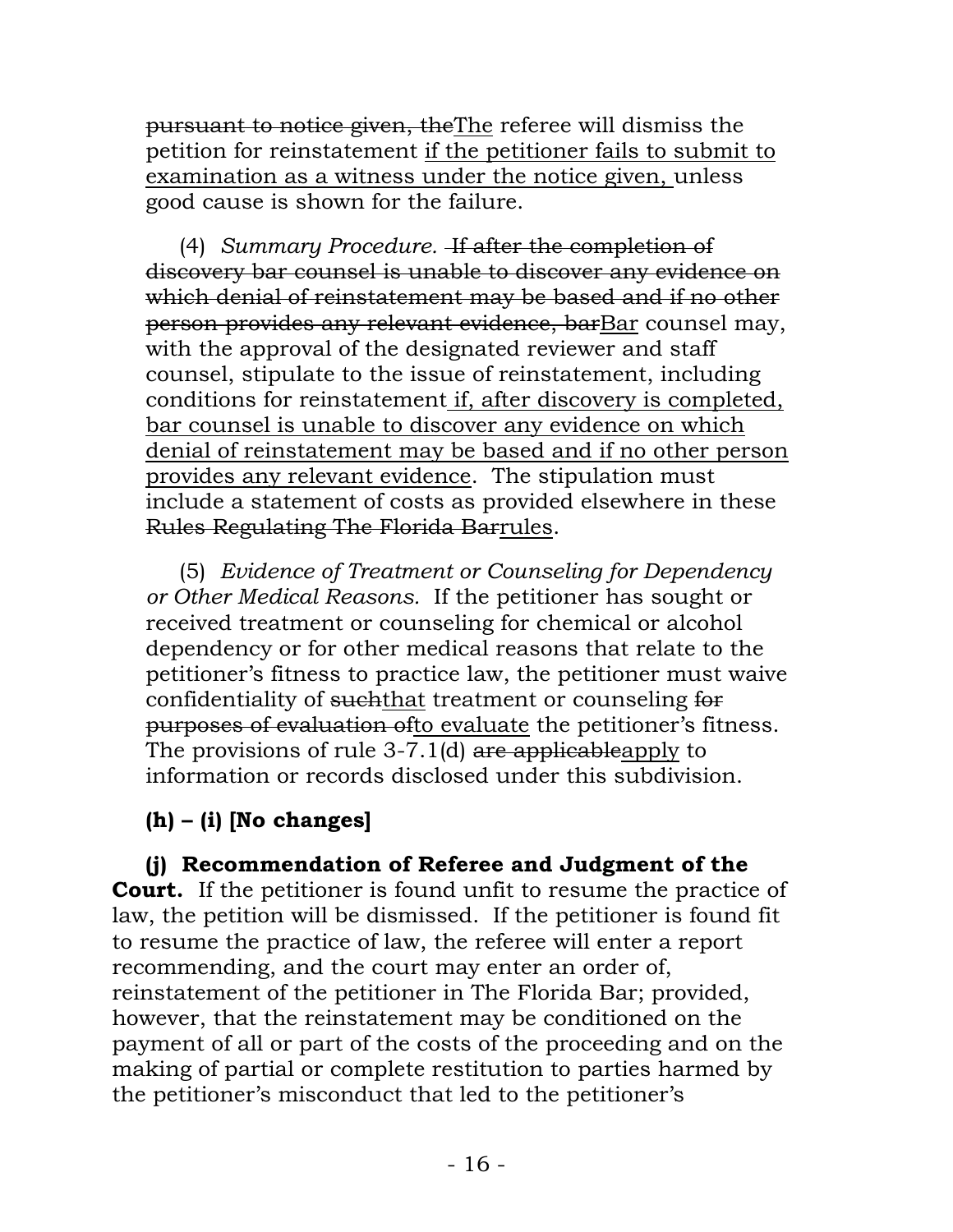suspension of membership in The Florida Bar or conduct that led to the petitioner's incapacity; and, if. If petitioner's suspension or incapacity of the petitioner has continued for more than 3 years, the reinstatement may be conditioned on proof of competency as may be required by the judgment in the discretion of the Supreme Court of Florida. Proof may include certification by the Florida Board of Bar Examiners of the successful completion of an examination for admission to The Florida Bar subsequent toafter the date of the suspension or incapacity.

**(k) Successive Petitions.** No petition for reinstatement may be filed within 1 year following an adverse judgment on a petition for reinstatement filed by or on behalf of the same person. In cases of incapacity, no petition for reinstatement may be filed within 6 months followingafter an adverse judgment under this rule.

#### **(***l***) Petitions for Reinstatement to Membership in Good Standing.**

(1) [No changes]

(2) *Style of Petition.* Petitions must be styled in the Supreme Court of Florida and filed with the Supreme Court of Florida in accordance with the court's filing requirements, including e-filing requirements where applicable. A copy must be served on staff counsel, The Florida Bar, 651 East Jefferson Street, Tallahassee, Florida 32399-2300 at the bar's headquarters address in Tallahassee.

(3) *Contents of Petition.* The petition must be verified by the petitioner and accompanied by a written authorization to the District Director of the Internal Revenue Service, authorizing the furnishing of certified copies of the petitioner's tax returns for the past 5 years or since admission to the bar, whichever is greater. The authorization must be furnished on a separate sheet. The petition must have attached as an exhibit a true copy of all disciplinary judgments previously entered against the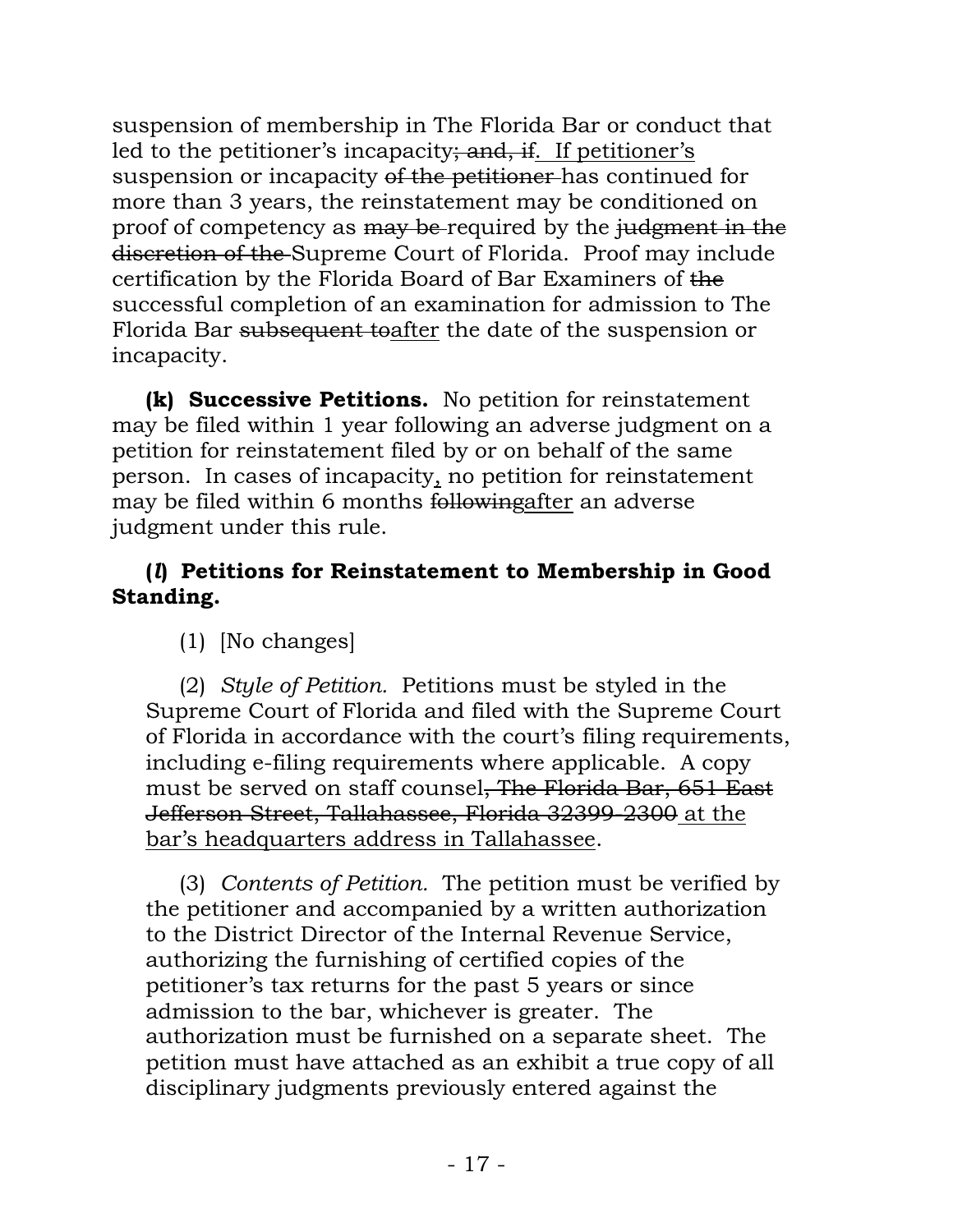petitioner. It must also include the petitioner's statement concerning the following:

(A) [No changes]

(B) the conduct, offense, or misconduct on which the suspension or incapacity was based, together with the date of such the suspension or incapacity;

 $(C) - (F)$  [No changes]

(G) a statement showing all the petitioner's financial obligations of the petitioner, including, but not limited to, amounts claimed, unpaid, or owing to The Florida Bar Clients' Security Fund or former clients at the date of filing of the petition, together with the names and addresses of all creditors;

(H) [No changes]

(I) a statement showing dates, general nature, and ultimate disposition of every matter involving the petitioner's arrest or prosecution of the petitioner during the period of suspension for any crime, whether felony or misdemeanor, together with the names and addresses of complaining witnesses, prosecuting lawyers, and trial judges;

(J) [No changes]

(K) a statement of any procedure or inquiry, during the period of suspension, covering the petitioner's standing as a member of any profession or organization, or holder of any license or office, that involved the censure, removal, suspension, revocation of license, or discipline of the petitioner; and, as to each, the dates, facts, and the disposition, and the name and address of the authority in possession of these records;

(L) a statement as to whether any fraud charges of fraud were made or claimed against the petitioner during